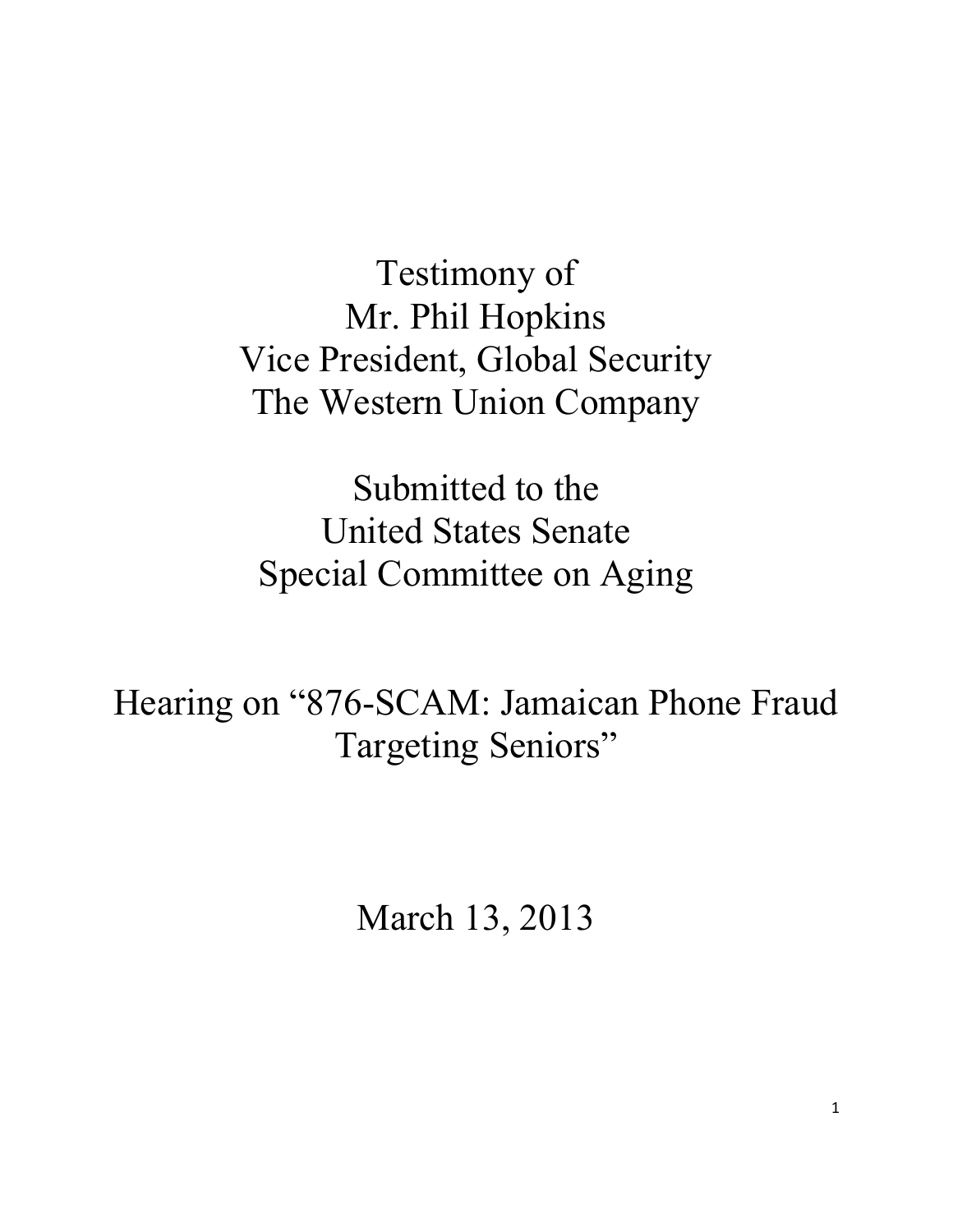Good afternoon, Chairman Nelson, Ranking Member Collins, and Members of the Committee. My name is Phil Hopkins, and I am the Vice President of Global Security for Western Union. I have been with Western Union and its former parent company for seven years, and before that I served for 20 years with the United States Secret Service. That law enforcement background, combined with my work in the corporate arena, has given me a unique perspective on this issue.

Thank you for inviting me to testify today. I think we can all agree that we need to take aggressive action to fight the criminals who take advantage of potential fraud victims. I appreciate the Committee inviting a representative from the private sector to testify, because one thing we have learned over the years is that a close partnership between law enforcement and the private sector is key to fighting fraud.

I am sure you are all familiar with Western Union, but I would like to give you a brief background, especially on our money transfer business. Western Union first offered money transfer services in 1871, and since then Western Union has provided consumers and businesses with fast, reliable, and convenient ways to send money around the world. Western Union and our related brands offer our services through a combined network of approximately 510,000 Agent locations in over 200 countries and territories. These locations are not stand-alone Western Union locations, but are grocery stores, post offices, banks, convenience stores and other similar locations—one of our strengths is convenience. In 2012, Western Union completed 231 million consumer-to-consumer transactions worldwide, moving \$79 billion of principal between consumers, and 432 million business payments. These funds are critical for those who receive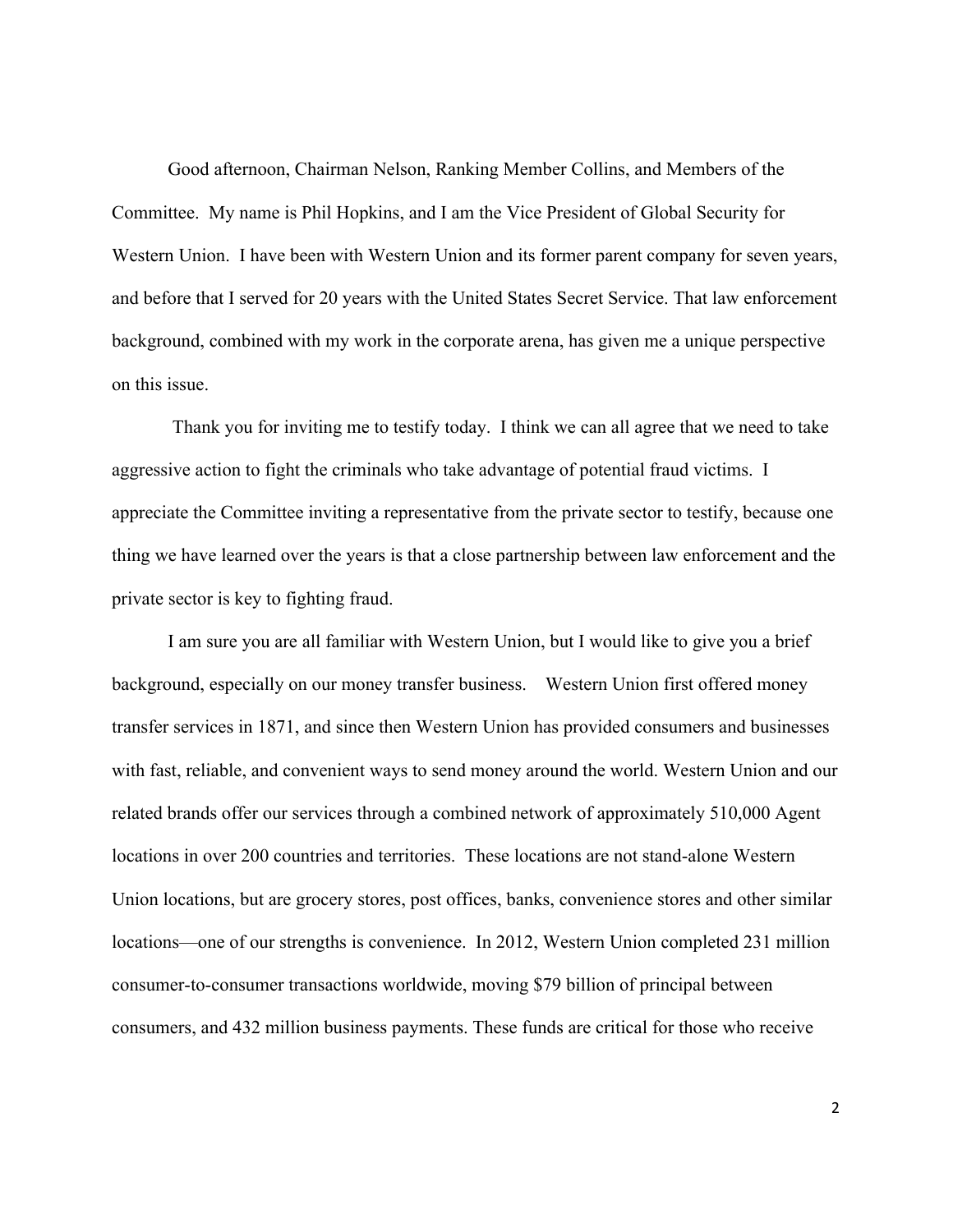them, as they are often used for daily needs. However, as we all know, fraud is and always has been a risk when money is involved.

Preventing fraud is one of Western Union's top priorities. As a result, we have taken a variety of steps designed to mitigate fraud risk and protect consumers. We share common goals with this Committee and the law enforcement agencies on this panel in detecting, preventing, and responding to fraud. This is reflected in Western Union's comprehensive Anti-Fraud Program, which emphasizes consumer education and awareness, fraud monitoring, fraud controls, and ongoing collaboration with law enforcement entities around the world. It is a sad fact that the criminals who seek to abuse our services are constantly changing their tactics. These fraudsters rapidly adapt their tactics in an effort to evade the controls Western Union has put in place. For that reason, Western Union continuously reviews its Anti-Fraud Program and adjusts its controls to respond to evolving and emerging trends—much like law enforcement must do when confronting sophisticated and organized criminals.

 Before I describe our program, I would like to say up front that I can speak generally about our efforts but on certain points I will not be able to go into detail. This is because we do not want to give the fraudsters a roadmap on how to evade our program and abuse our system.

# *Consumer Education and Awareness*

We believe that education and awareness is the first step of a comprehensive anti-fraud program. Helping consumers avoid fraud in the first place will go a long way towards addressing the problem. For this reason, educating consumers about scams and how to avoid becoming a victim is a large component of Western Union's consumer protection program. Western Union provides fraud awareness information to consumers at the point-of-sale. In the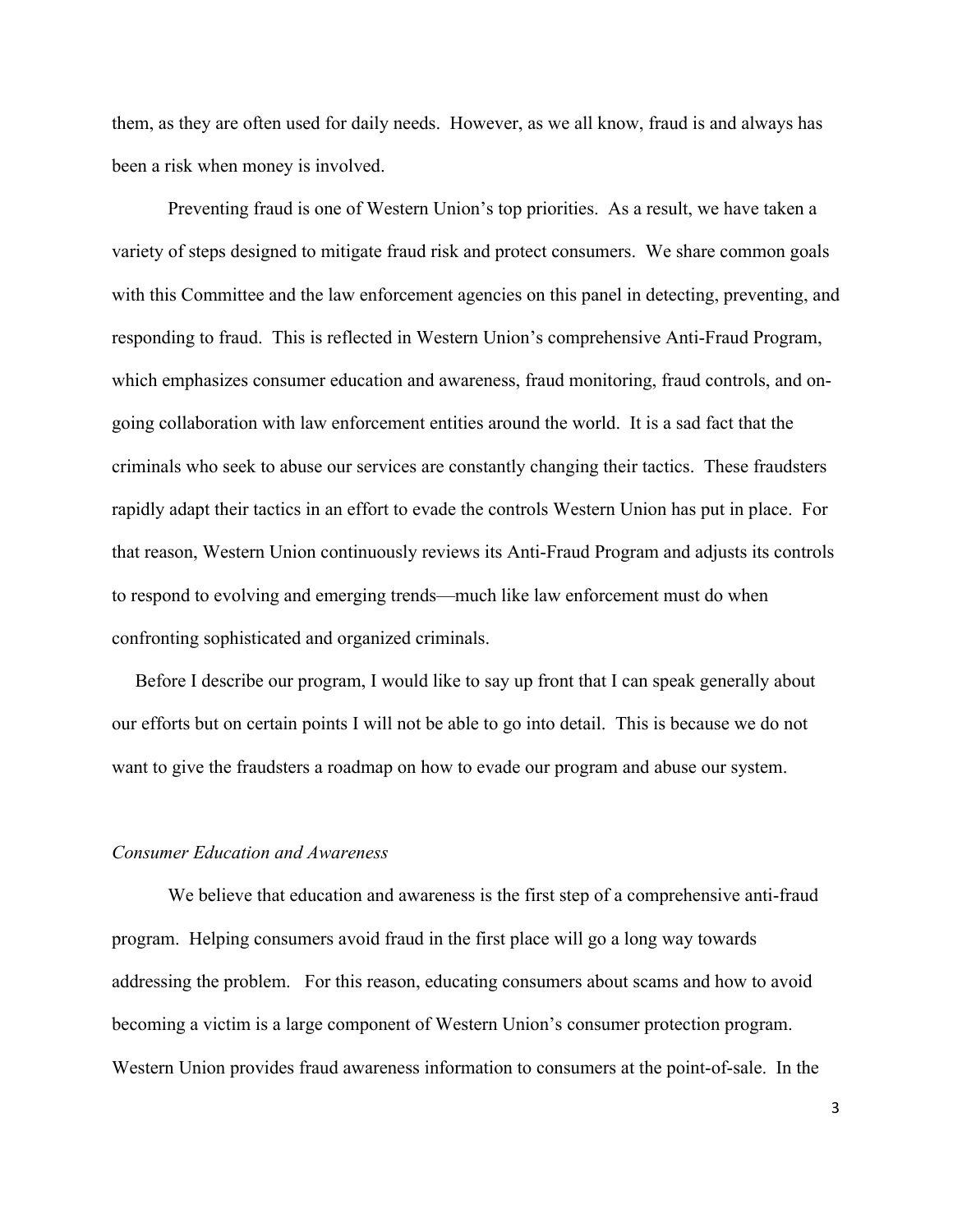United States, our "To Send Money" form includes a fraud warning on the first page. Similar fraud warnings appear on our website. In addition, we send our Agents fraud awareness brochures and posters for display at the point of sale. Our fraud awareness program also is engaged in social media through sites such Facebook, Twitter, and YouTube, as well as banner ads on selected other sites. In 2012, we enhanced and updated our consumer protection website, providing consumers with information and resources to help protect themselves from becoming victims of fraud, informing consumers on how to report fraud, and giving consumers and other stakeholders an overview of Western Union's fraud prevention efforts.

In addition to Western Union-specific efforts, we engage in proactive consumer awareness media campaigns. We periodically distribute press releases and news articles to alert consumers and media outlets to the latest scams and tips on how to recognize these scams. We have partnered with the Consumer Federation of America to produce and distribute consumer awareness videos. We continue to collaborate with agencies such as the National Adult Protective Services Association, Medicare Patrol, local Adult Protective Services, Mystery Shopping Providers Association, and law enforcement on consumer protection awareness and initiatives. Recognizing that fraudsters prey on the elderly, we have designed consumer outreach campaigns to reach senior citizens.

# *Agent Training and Review*

Due to our unique business model, where our services are offered through Agent locations, another key component of our program is agent training and review. Western Union trains Agents on how to detect and deter fraud at the point-of-sale. Agent training materials are periodically reviewed and updated to keep up with current fraud trends. Agent training materials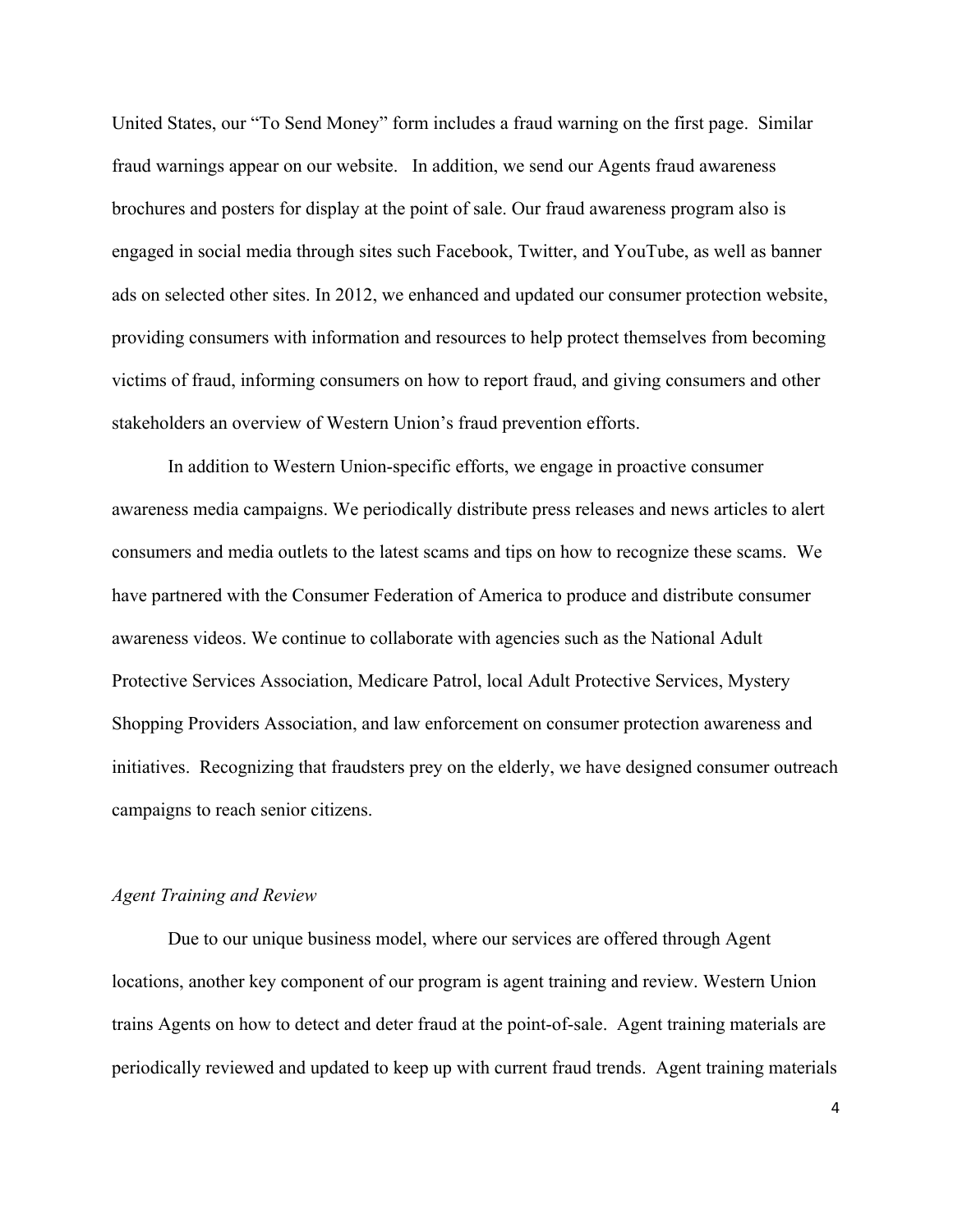and updates are provided to the Agents through various channels including fraud kits, newsletters, fraud alerts, and an online Agent Resource Center. To help identify potential fraud victims, Agents are trained to listen to consumers for verbal cues indicating fraudulent activity, look for body language that indicates nervousness or a sense of urgency, and ask questions to determine the consumer's relationship with the receiver and reasons for sending the money. If an Agent suspects the transaction is fraudulent, the Agent is trained to refuse the transaction or report it to Western Union for further investigation.

A fraud hotline is available to all Agents in the United States 24 hours a day, seven days a week, and 365 days a year. The hotline connects the Agent directly to a Western Union fraud specialist and allows the Agent to promptly report potential fraud or request assistance with a specific transaction. Western Union also has a monetary reward program for Agents, known as the Eagle Eye Program, which incentivizes Agents to detect and prevent consumer fraud. In 2012, Western Union rewarded 350 Agent associates for preventing consumers from falling victim to fraud.

Western Union also monitors Agent activity to identify potentially complicit Agents and Agents in need of further training. Western Union analyzes that activity, along with fraud complaints received from consumers, and determines whether Agents should be terminated, suspended, or provided with enhanced training and oversight. These suspensions and reviews have led to program enhancements at the Agent level, including instituting additional controls for transactions at higher dollar amounts, requiring approvals for certain transactions at the Agent level, and limiting transaction amounts.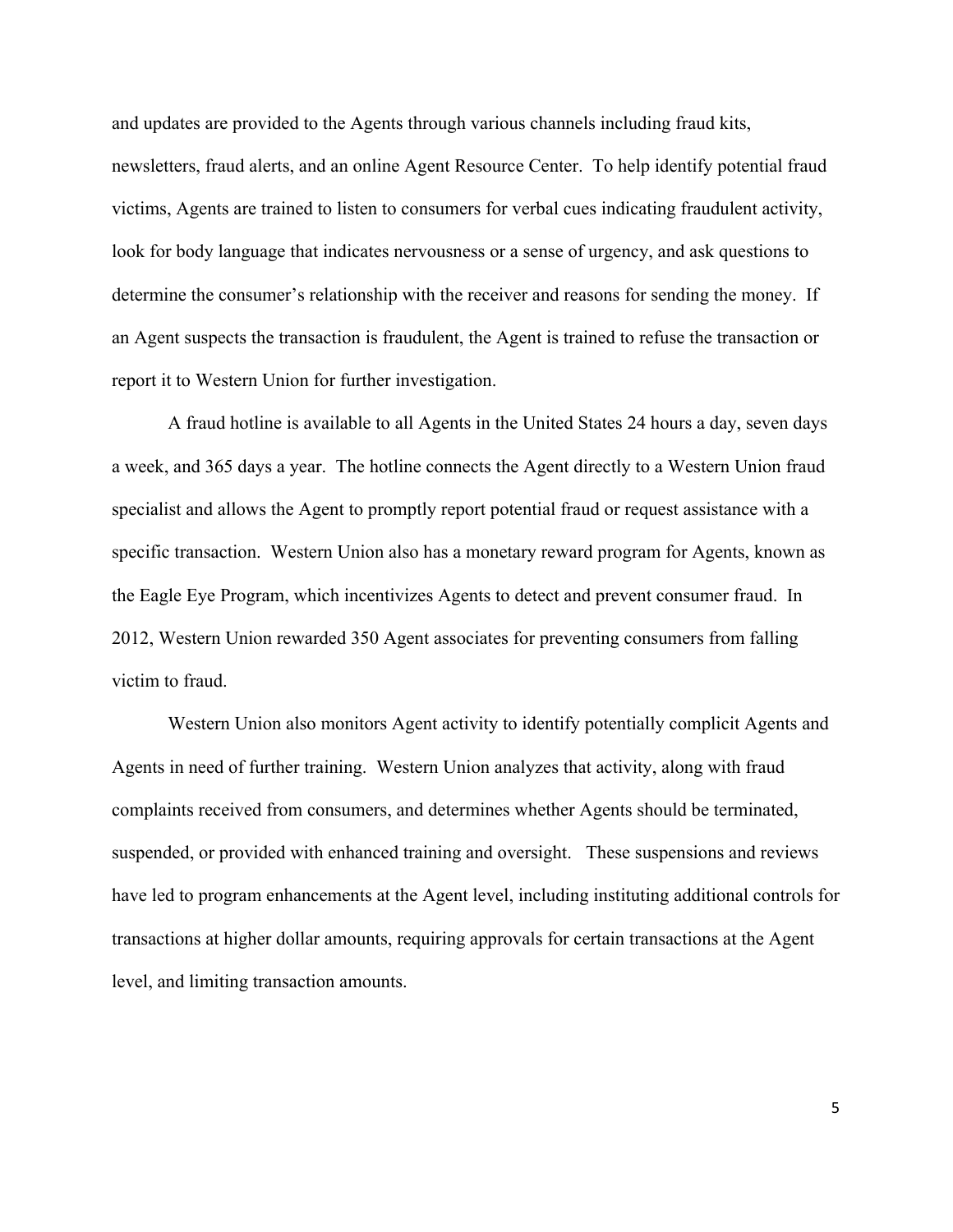# *Courtesy Callback Program and Other System Controls*

In addition to consumer and Agent education, Western Union has implemented a number of industry-leading controls designed to stop fraudulent transactions before they are paid. For example, our Courtesy Callback Program, which was implemented over five years ago, is a critical component of our Anti-Fraud Program. As part of this program, Western Union attempts to contact senders whose transactions meet certain criteria to interview them in an attempt to determine if they are victims of fraud. If consumer fraud is detected, or if Western Union is unable to contact the sender, the principal and fees for the money transfer are refunded to the sender.

Western Union also employs automated fraud controls through our Real Time Risk Assessment Program. This is a rules-based system used to block or queue money transfer transactions that fit a known profile for fraud.

The Western Union toll-free fraud hotline I mentioned a moment ago is also available to consumers who want to report and stop fraudulent transactions before they are paid. The telephone number appears on the "To Send Money Form," the westernunion.com website, and on the consumer fraud brochures. If a consumer calls the fraud hotline to report that he or she may be a victim of fraud and the transfer has not been paid, the principal and the money transfer fees are refunded. Western Union regularly reviews the data it receives from consumers who report they are victims of fraud to guide its fraud prevention efforts and strategy.

Additionally, Western Union operates an Interdiction Program. This program is designed to prohibit suspected fraudsters from receiving money transfers and to prevent chronic consumer fraud victims from sending money. Names are submitted for interdiction daily, based on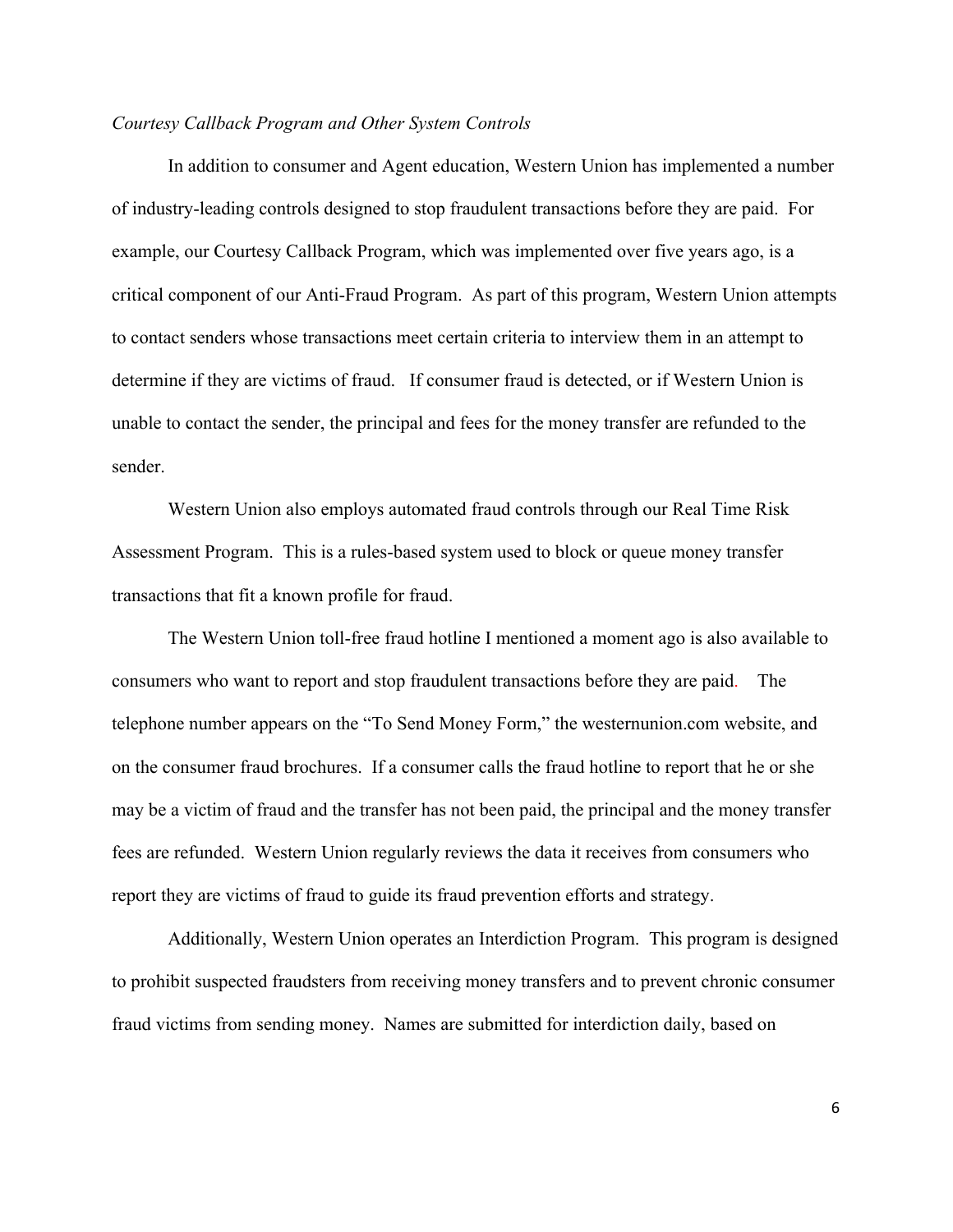analysis of our own fraud data or third-party requests, including referrals from law enforcement and family members.

## *Law Enforcement*

Continuous and regular collaboration with law enforcement is another key component of Western Union's Anti-Fraud Program. For example, Western Union participated in the ICE-led multiagency international task force known as Project Jolt that was created to combat Jamaicanbased telemarketing operations that prey on U.S. citizens. On a daily basis, Western Union receives investigation leads from law enforcement and works with investigators to identify fraudulent activities. The Western Union personnel who work in our Anti-Fraud Program have extensive backgrounds working in law enforcement agencies, including the U.S. Secret Service, the Federal Bureau of Investigation, Immigration and Customs Enforcement/Homeland Security Investigations, Department of Treasury Office of the Comptroller of the Currency, London Metropolitan Police Services, Royal Canadian Mounted Police, and the Lithuanian Criminal Police Bureau.

#### *Jamaica*

In addition to the anti-fraud measures I just mentioned, Western Union has paid particular attention to fraudulent activities related to Jamaica over the past few years. However, in the summer of 2012, it appeared that these activities may have been increasing. As a result, we took enhanced measures focusing specifically on these new developments in Jamaica. In August 2012, Western Union suspended all thirteen Montego Bay Agent locations in St. James Parish for a minimum of two weeks. The decision to suspend all Agents in the St. James Parish was